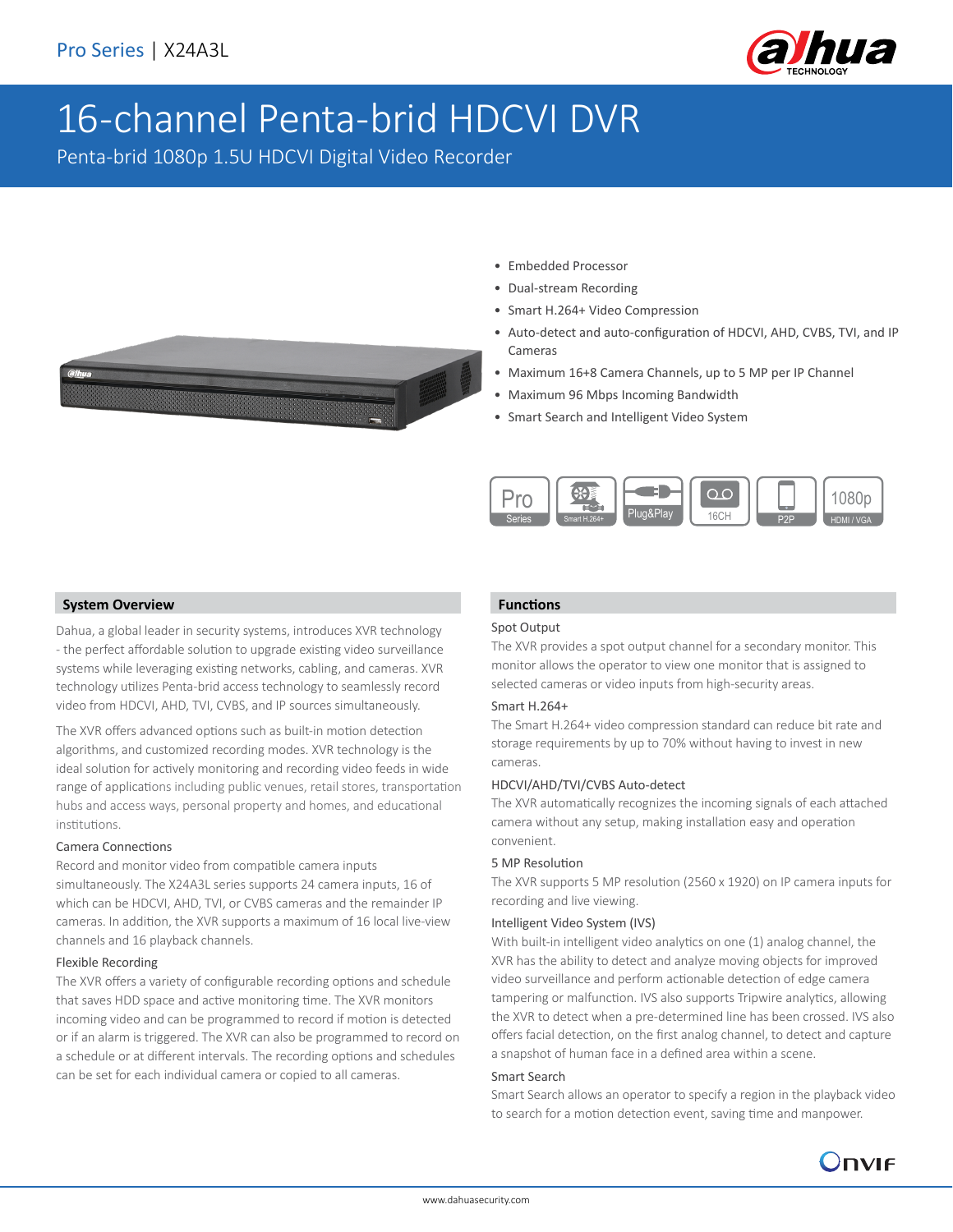# Pro Series | X24A3L

# **Technical Specification**

| System                     |                                                                                                                                                                                |  |  |  |
|----------------------------|--------------------------------------------------------------------------------------------------------------------------------------------------------------------------------|--|--|--|
| Main Processor             | <b>Embedded Processor</b>                                                                                                                                                      |  |  |  |
| <b>Operating System</b>    | <b>Embedded Linux</b>                                                                                                                                                          |  |  |  |
| Display                    |                                                                                                                                                                                |  |  |  |
| Interface                  | Two (2) HDMI ports<br>One (1) VGA port<br>One (1) 1 TV port                                                                                                                    |  |  |  |
| Spot Output (Video Matrix) | HDMI-2 Interface                                                                                                                                                               |  |  |  |
| Resolution                 | 1920 x 1080, 1280 x 1024, 1280 x 720, 1024 x 768                                                                                                                               |  |  |  |
| Multi-screen Display       | 1/4/8/9/16/25<br>1/4/8/9/16/25/36                                                                                                                                              |  |  |  |
| On-screen Display          | Camera Title, Time, Video Loss, Camera Lock,<br>Motion Detection, Recording                                                                                                    |  |  |  |
| Video Detection and Alarm  |                                                                                                                                                                                |  |  |  |
| <b>Trigger Events</b>      | Recording, PTZ, Tour, Alarm Out, Video Push, Email,<br>FTP, Snapshot, Buzzer and Screen Tips                                                                                   |  |  |  |
| <b>Video Detection</b>     | Motion Detection, MD Zones: 396 (22 × 18),<br>Video Loss, Tampering and Diagnosis                                                                                              |  |  |  |
| Alarm Input                | 16 Channels                                                                                                                                                                    |  |  |  |
| <b>Relay Output</b>        | Six (6) Channels                                                                                                                                                               |  |  |  |
| Playback and Backup        |                                                                                                                                                                                |  |  |  |
| Playback                   | 1/4/9/16                                                                                                                                                                       |  |  |  |
| Search Mode                | Time/Date, Alarm, MD and Exact Search (accurate<br>to one second), Smart Search                                                                                                |  |  |  |
| <b>Playback Function</b>   | Play, Pause, Stop, Rewind, Fast Play, Slow Play,<br>Next File, Previous File, Next Camera,<br>Previous Camera, Full Screen, Repeat, Shuffle,<br>Backup Selection, Digital Zoom |  |  |  |
| Backup Mode                | <b>USB Device and Network</b>                                                                                                                                                  |  |  |  |
| Storage                    |                                                                                                                                                                                |  |  |  |
| Internal HDD               | 4 SATA Ports, up to 8 TB capacity for each disk                                                                                                                                |  |  |  |
| <b>HDD Mode</b>            | Single                                                                                                                                                                         |  |  |  |
| eSATA                      | One (1) Port                                                                                                                                                                   |  |  |  |
| Auxiliary Interface        |                                                                                                                                                                                |  |  |  |
| <b>USB</b>                 | One (1) USB 2.0 Port<br>Two (2) USB 3.0 Ports                                                                                                                                  |  |  |  |
| Serial/RS232               | RS232: PC Communication/Keyboard Control                                                                                                                                       |  |  |  |
|                            | RS485: PTZ Control                                                                                                                                                             |  |  |  |
| Third-party Support        |                                                                                                                                                                                |  |  |  |
| Third-party Support        | Dahua, Arecont Vision, AXIS, Bosch, Brickcom,<br>Canon, CP Plus, Dynacolor, Honeywell, Panasonic,<br>Pelco, Samsung, Sanyo, Sony, Videotec, Vivotek,<br>and more               |  |  |  |

|                                        | Audio and Video           |                                                                                                                                                                             |  |  |
|----------------------------------------|---------------------------|-----------------------------------------------------------------------------------------------------------------------------------------------------------------------------|--|--|
| Analog Camera Input                    |                           | 16 Channels                                                                                                                                                                 |  |  |
| IP Camera Input                        |                           | 16+8 Channels, each Channel up to 5 MP                                                                                                                                      |  |  |
| Audio                                  |                           | Inputs: Four (4) Channels<br>Output: One (1) Channel                                                                                                                        |  |  |
| Two-way Talk                           |                           | Input: One (1) BNC Microphone Connector<br>Output: One (1) BNC Microphone Connector                                                                                         |  |  |
| Recording                              |                           |                                                                                                                                                                             |  |  |
| Compression                            |                           | Smart H.264+, H.264, MJPEG                                                                                                                                                  |  |  |
| Resolution                             |                           | 1080p, 720p, 960H, D1, HD1, BCIF, CIF, QCIF                                                                                                                                 |  |  |
| <b>Record Rate</b>                     |                           |                                                                                                                                                                             |  |  |
|                                        | Main Stream               | 1080p at 15 fps<br>1080N, 720p, 960H, D1, HD1, BCIF, CIF, QCIF at 30 fps                                                                                                    |  |  |
|                                        | Sub Stream                | D1, CIF, QCIF at 15 fps                                                                                                                                                     |  |  |
| <b>Bit Rate</b>                        |                           | 1 Kbps to 6144 Kbps per Channel                                                                                                                                             |  |  |
| Record Mode                            |                           | Manual, Schedule (Regular, Continuous),<br>MD (Video Detection: Motion Detection, Video Loss,<br>Tampering), Alarm, Stop                                                    |  |  |
| Record Interval                        |                           | 1 to 60 minutes (default: 60 minutes)<br>Pre-record: 1 to 30 s<br>Post-record: 10 to 300 s                                                                                  |  |  |
| Network                                |                           |                                                                                                                                                                             |  |  |
| Interface                              |                           | One (1) RJ-45 Port (1000 Mbps)                                                                                                                                              |  |  |
| <b>Network Function</b>                |                           | HTTP, TCP/IP, IPv4/IPv6, UPnP, RTSP, UDP, SMTP, NTP,<br>DHCP, DNS, IP Filter, PPPoE,DDNS, FTP, Alarm Server,<br>P2P, IP Search (Support for Dahua IP Cameras, DVRs,<br>NVS) |  |  |
| <b>Maximum User Access</b>             |                           | 128 Users                                                                                                                                                                   |  |  |
| <b>Mobile Operating System</b>         |                           | IOS and Android                                                                                                                                                             |  |  |
| Interoperability                       |                           | ONVIF 2.4.1, CGI Conformant                                                                                                                                                 |  |  |
| Electrical                             |                           |                                                                                                                                                                             |  |  |
| Power Supply                           |                           | 100 to 240 VAC, 50/60 Hz                                                                                                                                                    |  |  |
|                                        | <b>Power Consumption</b>  | < 30 W, without HDD                                                                                                                                                         |  |  |
|                                        | Environmental             |                                                                                                                                                                             |  |  |
| <b>Operating Conditions</b>            |                           | $-10^{\circ}$ C to $+55^{\circ}$ C ( $+14^{\circ}$ F to $+131^{\circ}$ F)                                                                                                   |  |  |
|                                        | <b>Storage Conditions</b> | -20° C to +70° C (-4° F to +158° F), 0 to 90% RH                                                                                                                            |  |  |
| Construction                           |                           |                                                                                                                                                                             |  |  |
| <b>Dimensions</b>                      |                           | 1.5U, 440.0 mm x 416.70 mm x 76.0 mm<br>(17.30 in. x 16.40 in. x 3.0 in.)                                                                                                   |  |  |
| Net Weight                             |                           | 6.0 kg (13.32 lb), without HDD                                                                                                                                              |  |  |
| Gross Weight                           |                           | 7.0 kg (15.43 lb)                                                                                                                                                           |  |  |
| Installation                           |                           | Desktop or Rack-mount Installation                                                                                                                                          |  |  |
| Certifications                         |                           |                                                                                                                                                                             |  |  |
| Safety                                 |                           | EN 60950-1:2006+A1:2010+A11:2009+A12:2011<br>$+A2:2013$                                                                                                                     |  |  |
| Electromagnetic<br>Compatibility (EMC) |                           | FCC Part 15, Subpart B: 2015<br>EN 55032:2015 (Class B)<br>EN 50130-4:2011+A1:2014<br>EN 61000-3-2:2014<br>EN 61000-3-3:2013                                                |  |  |
| Immunity                               |                           | EN 55024:2010+A1:2015                                                                                                                                                       |  |  |